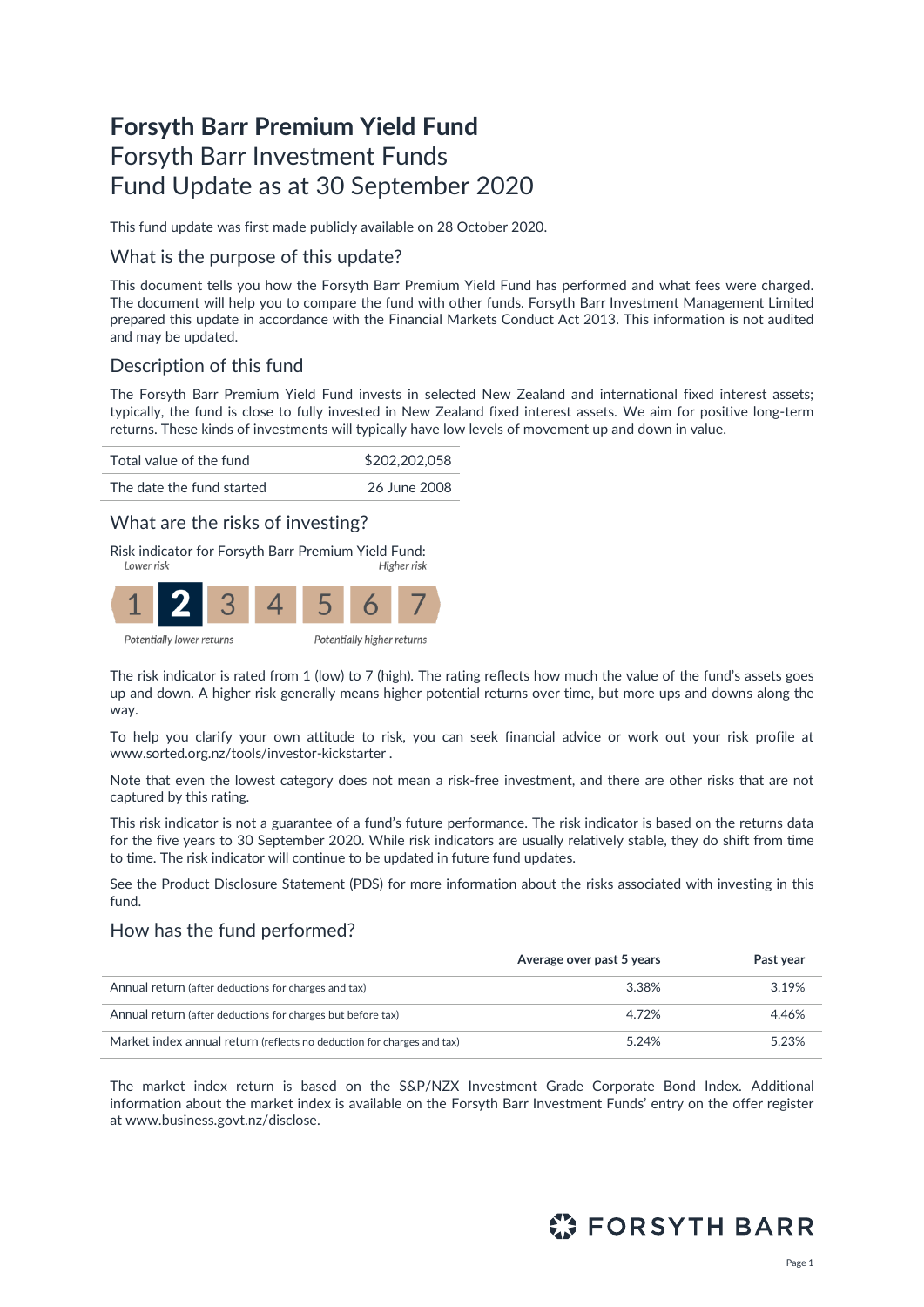#### Annual return graph



This shows the return after fund charges and tax for each of the last 10 years ending 31 March. The last bar shows the average annual return for the last 10 years, up to 30 September 2020.

Important: This does not tell you how the fund will perform in the future.

Returns in this update are after tax at the highest prescribed investor rate (PIR) of tax for an individual New Zealand resident. Your tax may be lower.

#### What fees are investors charged?

Investors in the Forsyth Barr Premium Yield Fund are charged fund charges. In the year to 31 March 2020 these were:

|                                                       | % of net asset value <sup>1</sup> |
|-------------------------------------------------------|-----------------------------------|
| Total fund charges                                    | 0.82%                             |
| Which are made up of:                                 |                                   |
| Total management and administration charges including | 0.82%                             |
| Manager's basic fee                                   | 0.77%                             |
| Other management and administration charges           | 0.05%                             |
| Total performance-based fees                          | 0.00%                             |
|                                                       | Dollar amount per investor        |
| Other charges                                         | \$0.00                            |

Investors are not currently charged any other fees. See the PDS for more information about fees. Small differences in fees and charges can have a big impact on your investment over the long term.

#### **Example of how this applies to an investor**

Jane had \$10,000 in the fund at the start of the year and did not make any further contributions. At the end of the year, Jane received a return after fund charges were deducted but before tax of \$446 (that is 4.46% of her initial \$10,000). This gives Jane a total return after tax of \$319 for the year.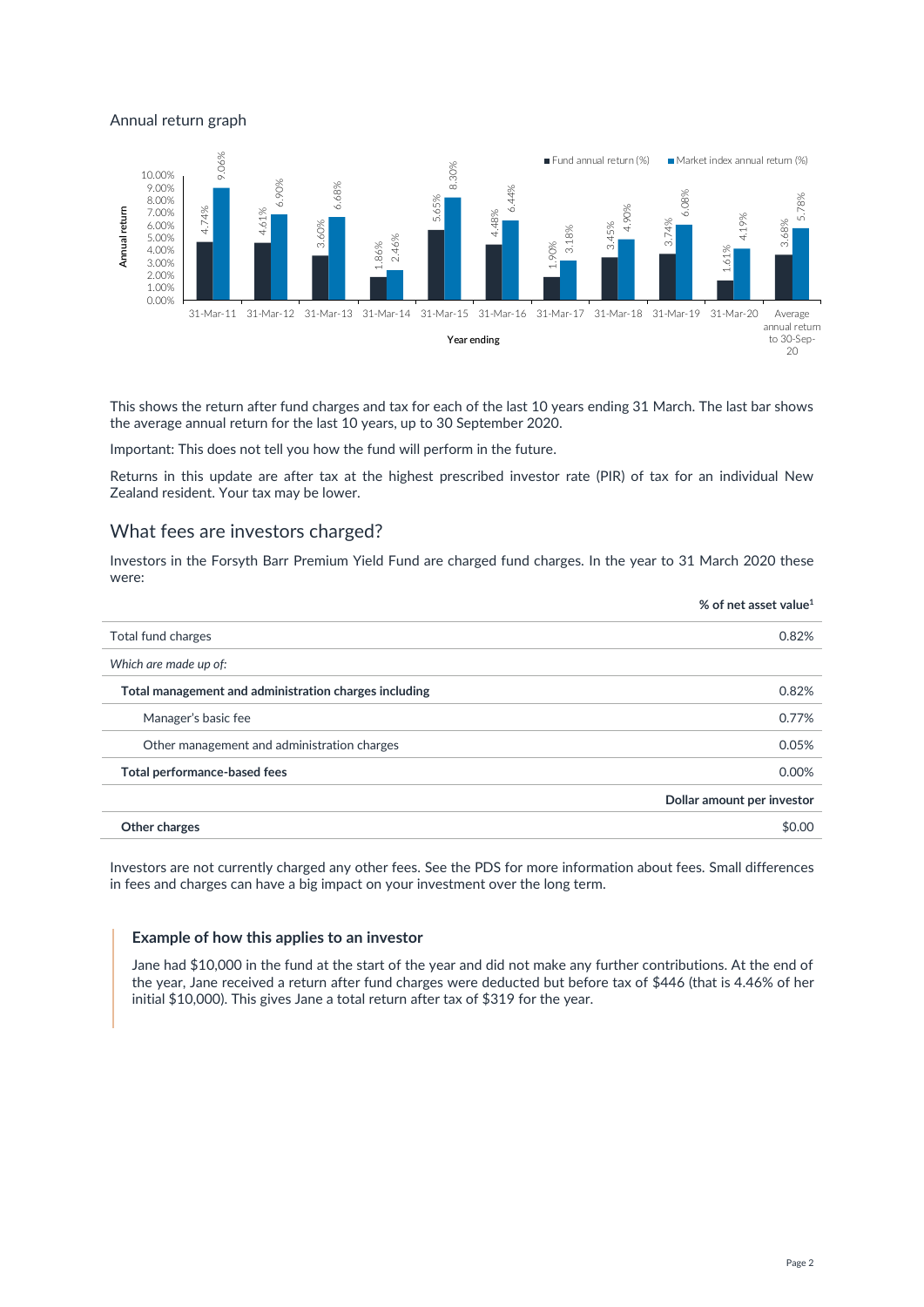# What does the fund invest in?

This shows the types of assets that the fund invests in.



Actual investment mix

### Target investment mix

| Cash and cash equivalents    | 5.00%    |
|------------------------------|----------|
| New Zealand fixed interest   | 90.00%   |
| International fixed interest | 5.00%    |
| Australasian equities        | 0.00%    |
| International equities       | $0.00\%$ |
| Listed property              | 0.00%    |
| Unlisted property            | 0.00%    |
| Commodities                  | $0.00\%$ |
| Other                        | 0.00%    |

#### Top 10 investments

|                | Name                                                                | Percentage of<br>fund net assets | <b>Type</b>                   | Country     | <b>Credit rating</b><br>(if applicable) |
|----------------|---------------------------------------------------------------------|----------------------------------|-------------------------------|-------------|-----------------------------------------|
| $\mathbf{1}$   | ANZ transactional bank account                                      | 8.78%                            | Cash and cash<br>equivalents  | New Zealand | $AA-$                                   |
| $\overline{2}$ | New Zealand Local Government Funding<br>Agency Ltd 14/04/2033 3.50% | 7.48%                            | New Zealand fixed<br>interest | New Zealand | $AA+$                                   |
| 3              | Housing New Zealand 3.36% 12/06/2025                                | 6.45%                            | New Zealand fixed<br>interest | New Zealand | $AA+$                                   |
| 4              | New Zealand Local Government Funding<br>Agency Ltd 15/04/2027 4.50% | 5.36%                            | New Zealand fixed<br>interest | New Zealand | $AA+$                                   |
| 5              | Housing New Zealand 2.97% 12/06/2023                                | 4.15%                            | New Zealand fixed<br>interest | New Zealand | $AA+$                                   |
| 6              | New Zealand Local Government Funding<br>Agency Ltd 15/04/2025 2.75% | 3.33%                            | New Zealand fixed<br>interest | New Zealand | $AA+$                                   |
| 7              | Bank of New Zealand Subordinated Note<br>17/12/2025 5.314%          | 3.21%                            | New Zealand fixed<br>interest | New Zealand | BBB+                                    |
| 8              | Vector Ltd 14/03/2024 4.996%                                        | 2.24%                            | New Zealand fixed<br>interest | New Zealand | <b>BBB</b>                              |
| 9              | <b>Transpower New Zealand Limited</b><br>04/09/2025 1.735%          | 2.14%                            | New Zealand fixed<br>interest | New Zealand | AA-                                     |
| 10             | Housing New Zealand 3.42% 18/10/2028                                | 1.81%                            | New Zealand fixed<br>interest | New Zealand | $AA+$                                   |

The top 10 investments make up 44.95% of the fund.